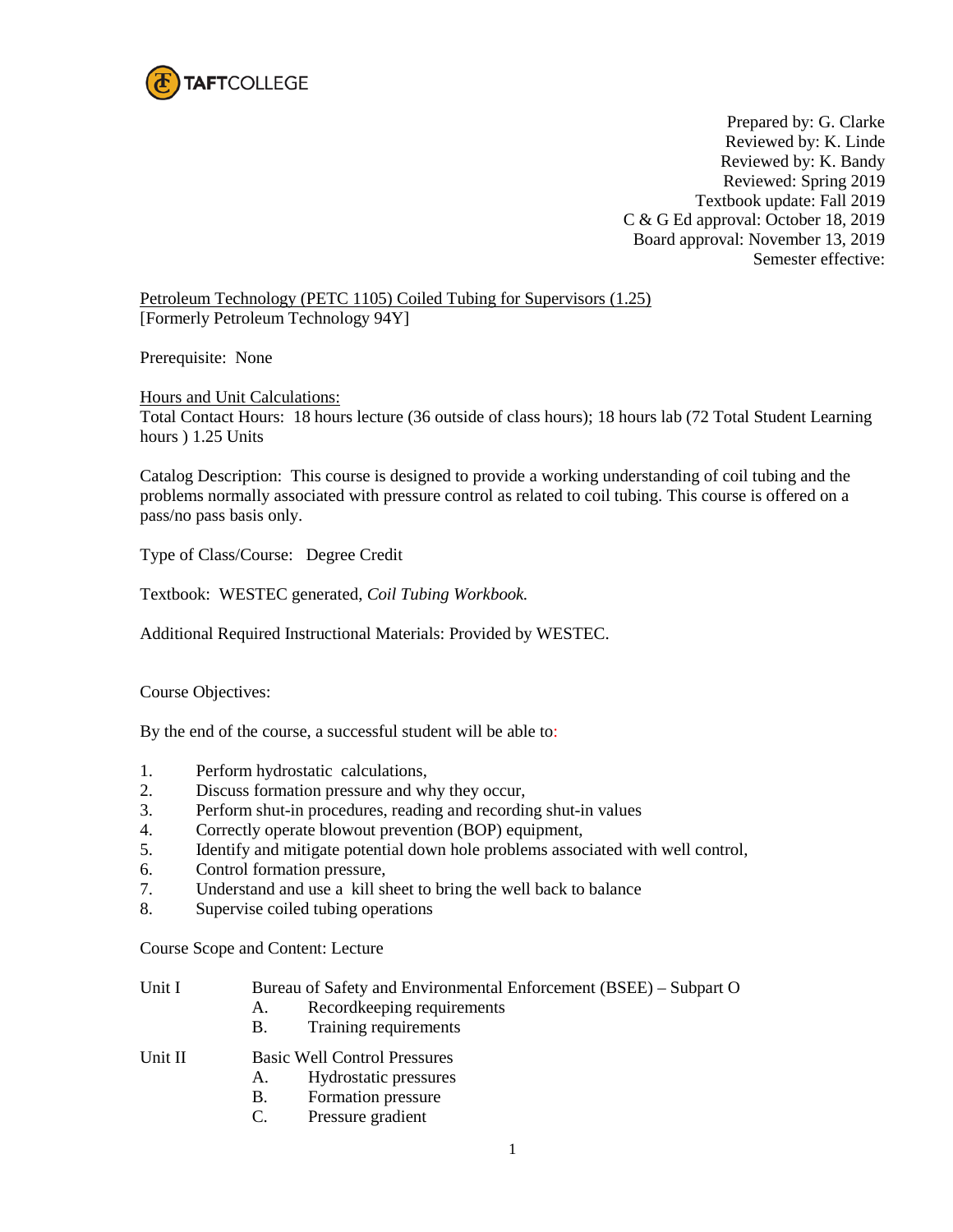

|           | D.<br>Circulation pressure                                                                                                                                                                                                                             |  |
|-----------|--------------------------------------------------------------------------------------------------------------------------------------------------------------------------------------------------------------------------------------------------------|--|
| Unit III  | Blowout Prevention Equipment (BOP) Design, and Use<br>Basic stack design criteria<br>А.<br><b>B.</b><br>Types of BOP equipment<br>C.<br>Quad BOP/coil tubing stack<br>D.<br>Chokes<br>E.<br>Safety valves                                              |  |
| Unit IV   | <b>Kick and Blowout Definitions</b><br>Kick definition<br>A.<br>B.<br>Conditions necessary for a kick to occur<br>C.<br>Causes of kick while drilling and tripping<br>Blowout definition and reason for occurrence<br>D.                               |  |
| Unit V    | <b>Shut-in Procedures</b><br>А.<br>Diverters<br><b>B.</b><br>Shut-in procedures while drilling and tripping<br>C.<br>Shut-in tubing/drill pipe/CT pressures<br>D.<br>Shut-in casing pressure                                                           |  |
| Unit VI   | Simulator Exercise: Orientation and Shut-in Procedures<br>A.<br>Plan and execute a shut-in procedure                                                                                                                                                   |  |
| Unit VII  | Bureau of Safety and Environmental Enforcement (BSEE) – Subpart D<br>30 CFR, Part 250, Subpart D – Oil and Gas Drilling Operations<br>А.<br><b>B.</b><br>Field rules and how they may modify other requirements                                        |  |
| Unit VIII | <b>Volume Calculations</b><br>Single string capacity<br>А.<br><b>B.</b><br>Pipe between pipe<br>C.<br>Displacement<br>D.<br>Tripping pipe for the loss of hydrostatic pressure due to pulling pipe<br>E.<br>Coil tubing capacity due to wall thickness |  |
| Unit IX   | <b>Fracture Gradient</b><br>Definition<br>А.<br>Method of determination - Before and while drilling/workover<br>B.                                                                                                                                     |  |
| Unit X    | Drilling, Completion, Workover and Packer Fluids<br>A.<br>Functions of drilling fluids<br><b>B.</b><br>Functions of completion and work over fluids<br>C.<br>Fluid type                                                                                |  |
| Unit XI   | Kill Procedures -<br>Methods<br>А.<br>1. Wait and weight<br>2. Drillers<br>3.<br>Concurrent                                                                                                                                                            |  |
| Unit XII  | Kill Sheets<br><b>Explanation and examples</b><br>A.<br>Practice problems<br>Β.                                                                                                                                                                        |  |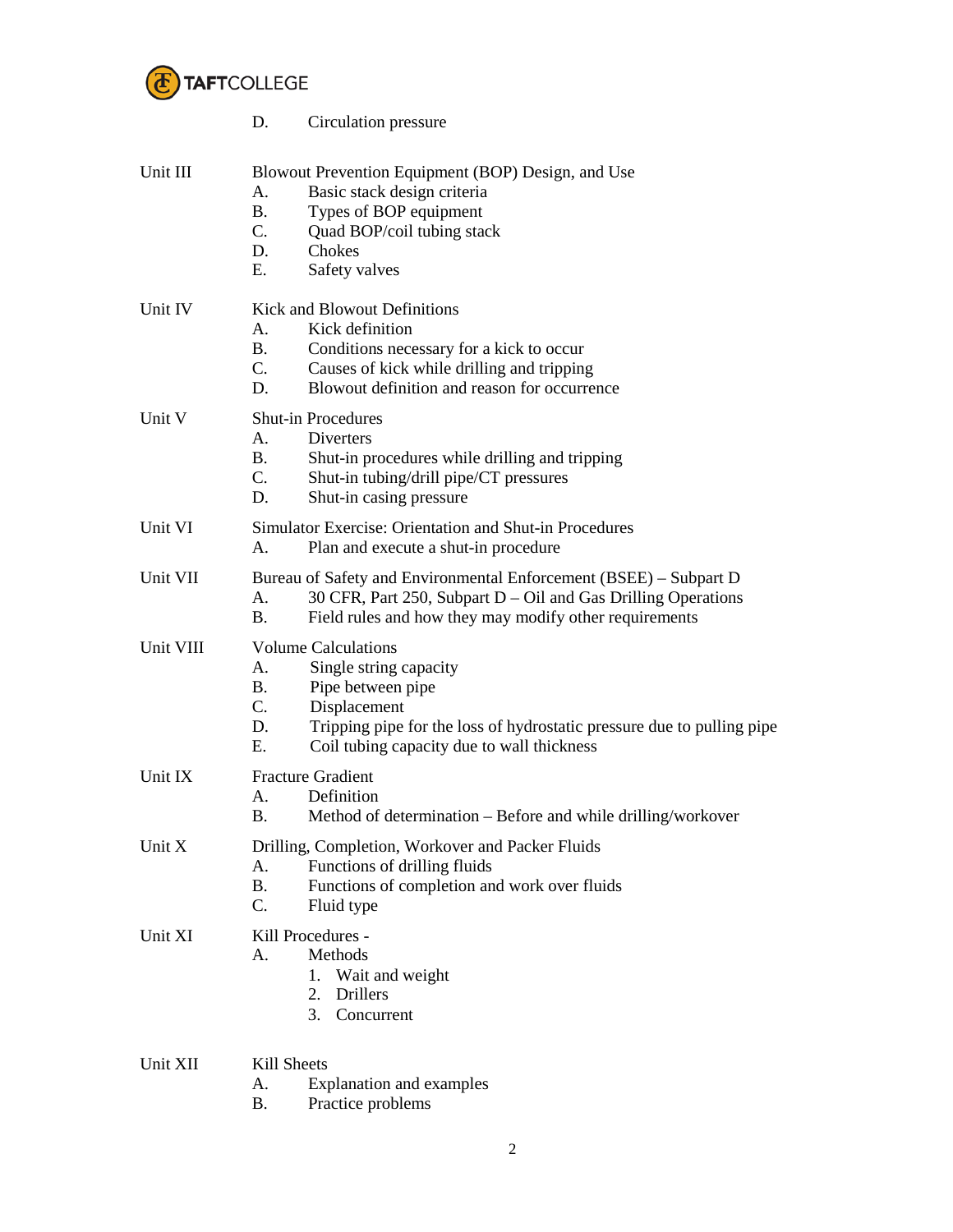

| Unit XIII  | <b>Simulator Exercise: Kill Procedures</b><br>Practice two methods of kill operations<br>А.<br>1.<br>Drillers<br>2. Wait and weight                                                 |  |
|------------|-------------------------------------------------------------------------------------------------------------------------------------------------------------------------------------|--|
| Unit XIV   | <b>Workbook Session: Calculations</b><br>Workbook exercises for covered subjects<br>А.                                                                                              |  |
| Unit XV    | Bureau of Safety and Environmental Enforcement (BSEE) Drilling – Subparts C, E, G, H,<br>& O<br>Pollution<br>А.<br>Β.<br>Completion<br>C.<br>Abandonment<br>D.<br>Safety systems    |  |
| Unit XVI   | <b>Blow Out Prevention Equipment Testing Procedures</b><br><b>BOP</b> control<br>А.<br><b>B.</b><br>Accumulator                                                                     |  |
| Unit XVII  | <b>Abnormal Pressure</b><br>Causes<br>A.<br><b>B.</b><br>Detection methods – CT hands<br>C.<br>Detection methods - Mud loggers<br>Kick tolerance<br>D.                              |  |
| Unit XVIII | Well Completion and Well Control Problems<br>Multiple completions (dual strings)<br>A.<br>Running a drill string test<br>Β.<br>C.<br>Other completion operations                    |  |
| Unit XIX   | <b>Special Problems</b><br>Excessive casing pressure<br>А.<br>Out-of-hole when the well kicks<br>Β.<br>C.<br>Plugged bit<br>D.<br>Drill string washout<br>Ε.<br>Coil tubing quality |  |
| Unit XX    | Simulator Exercise: Work through Multiple Well and Pressure Problems<br>Execute resolution of multiple problems on the simulator<br>A.                                              |  |
| Unit XXI   | <b>Workbook Review Session</b><br>Review workbooks<br>А.                                                                                                                            |  |
| Unit XXII  | Bureau of Safety and Environmental Enforcement (BSEE) – Subpart F<br>Work over<br>A.<br><b>B.</b><br>Field rules and how they may modify other requirements                         |  |
| Unit XXIII | <b>Reasons for Workover Operations</b><br>2                                                                                                                                         |  |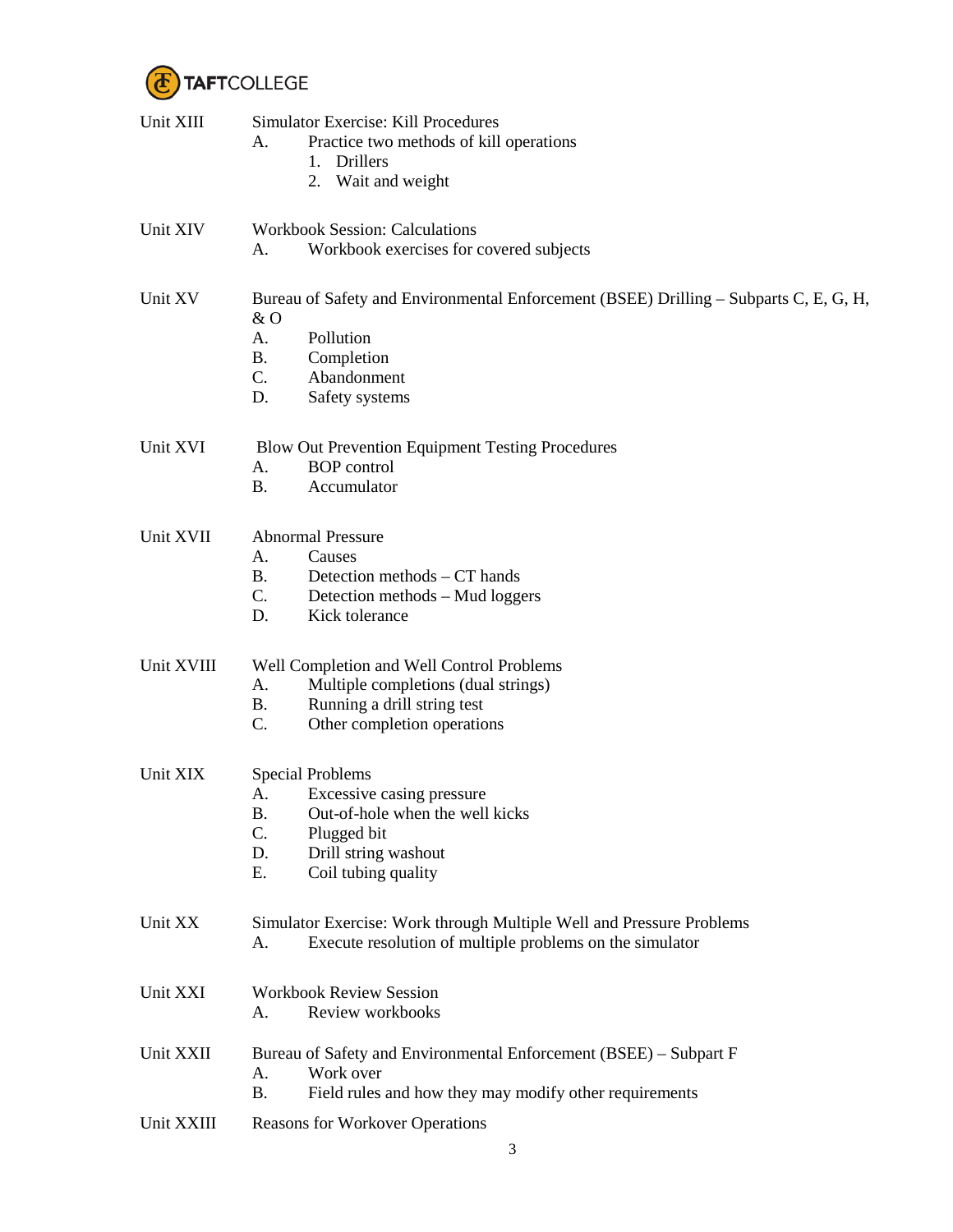

- A. Repair mechanical failure
- B. Stimulation to increase production
- C. Completing in more than one reservoir

| Unit XXIV | Live Well Operations |
|-----------|----------------------|
|-----------|----------------------|

- A. Killing a producing well
- B. Volumetric kill<br>C. Lubricate and b
- Lubricate and bleed
- D. Coil tubing unit

# Unit XXV Small Tubing Operations

- A. Applications
- B. Equipment descriptions
- C. Blowout Prevention equipment
- D. Flow string systems

### Unit XXVI Well Equipment

- A. Surface equipment
- B. Downhole tools and tubulars
- C. Packers

UNIT XXVII Bureau of Safety and Environmental Enforcement (BSEE) Workover/Completion – Subpart C, D ,and E

- A. Pollution
- B. Drilling
- C. Completion
- D. Workover

### UNIT XXVIII Coil Tubing

- A. Definition of coil tubing
- B. Reasons for coil tubing operations
- C. Coil tubing equipment
- D. Coil tubing pressures and calculations
- E. Coil tubing string
- F. Pressure control equipment

#### UNIT XXIX Simulator Exercise A. Practice Kill Operations Utilizing The Drillers Method

Course Scope and Content: (Laboratory)

- 1. Practice evaluating well conditions using simulator
- 2. Simulated kill sheet calculations (skills assessment)
- 3. Simulator kill well exercises (skills assessment)
- Unit I Kill Sheets
	- A. hydrostatic pressure loss sheets
	- B. bottom hole pressure calculations
	- C. barite requirements
	- D. maximum allowable annular surface pressure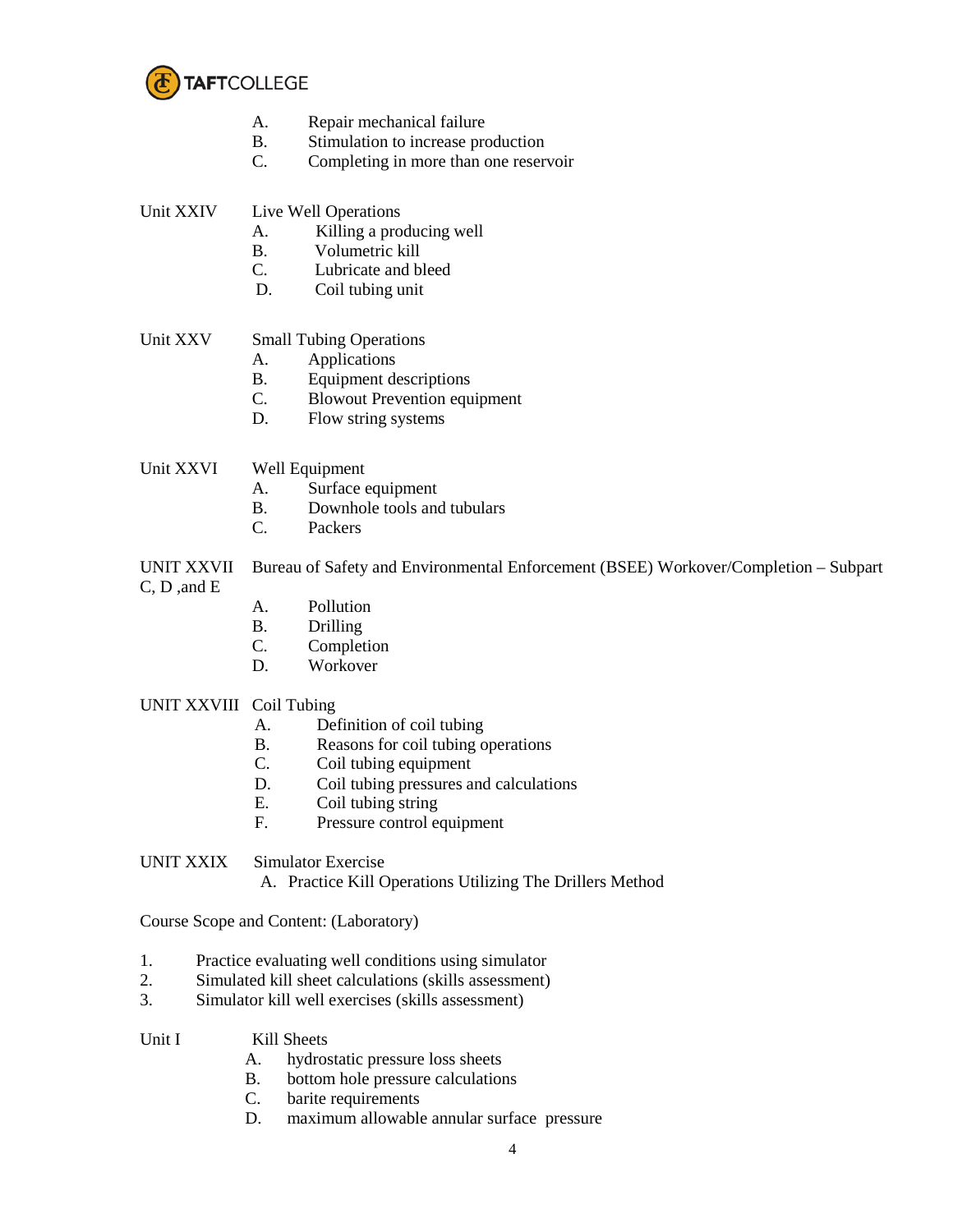

- E. volumes: tubing/coil tubing/drill string<br>F. angular volumes
- angular volumes
- G. pump output calculations
- H. pump schedule

Unit II Simulator

- A. Hydrostatic pressures
- B. Pressure gradient<br>C. Formation pressure
- Formation pressures
- D. Drillers Method
- E. Wait and Weight Method

Learning Activities Required Outside of Class: None

Methods of Instruction:

- 1. Lecture/discussion
- 2. Exercises
- 3. Demonstration on Drilling Rig Computer Simulator
- 3. Application on Drilling Rig Computer Simulator

Methods of Evaluation:

- 1. Performance observation of student operation
- 2. Written examinations

Supplemental Data:

| TOP Code:                    | 095430: Petroleum Technology           |
|------------------------------|----------------------------------------|
| <b>SAM Priority Code:</b>    | C: Clearly Occupational                |
| <b>Distance Education:</b>   | Not Applicable                         |
| Funding Agency:              | Y: Not Applicable(funds not used)      |
| Program Status:              | 1: Program Applicable                  |
| Noncredit Category:          | Y: Not Applicable, Credit Course       |
| <b>Special Class Status:</b> | N: Course is not a special class       |
| <b>Basic Skills Status:</b>  | N: Course is not a basic skills course |
| Prior to College Level:      | Y: Not applicable                      |